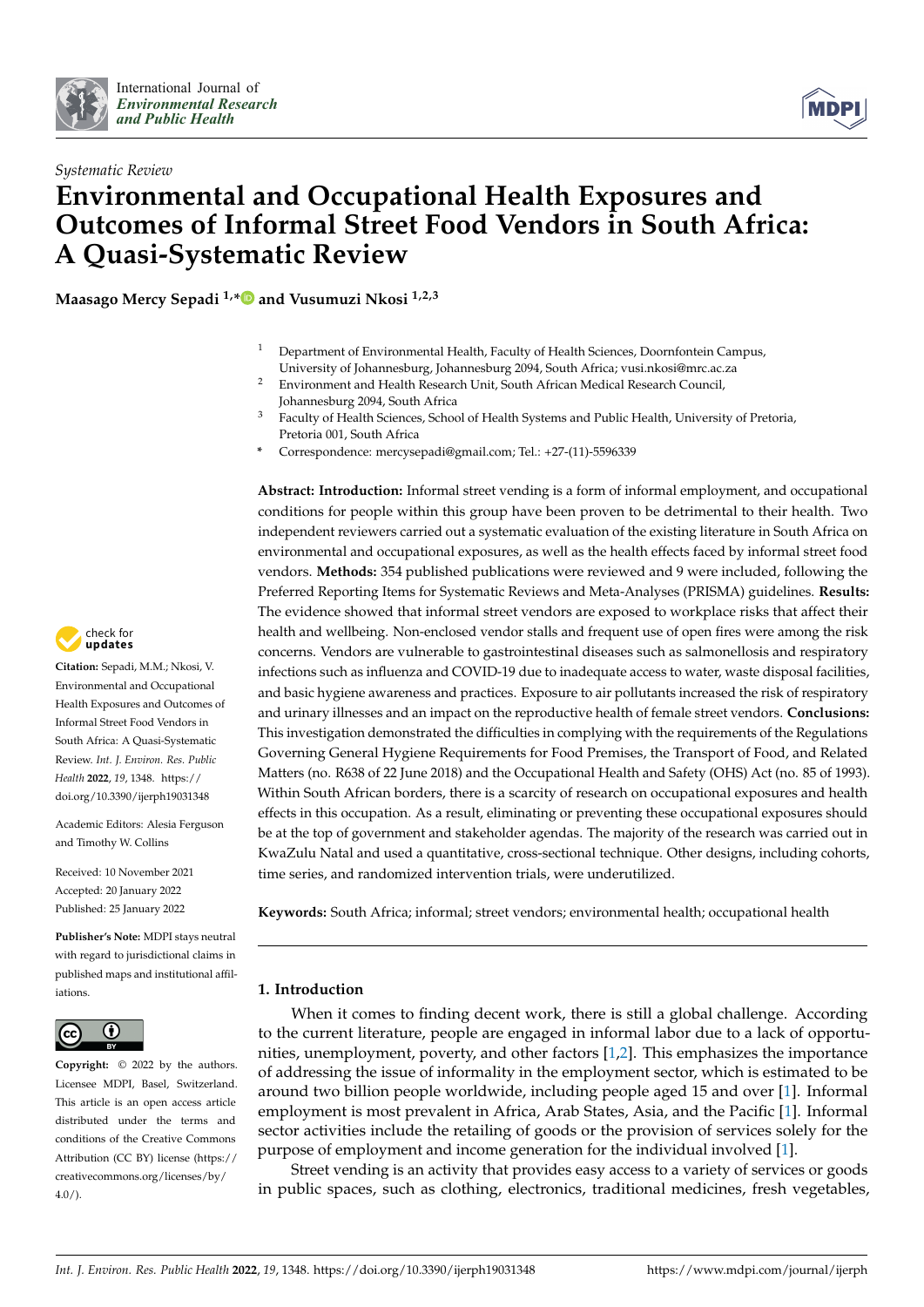and prepared foods [\[2\]](#page-8-1). Street vendors play an important role in many countries' urban economies, and they account for 15% of total urban employment in South Africa (SA) [\[3\]](#page-8-2). This activity is prevalent in SA's big cities such as Johannesburg, Tshwane, Cape Town, and Durban, particularly in the inner cities where industries, businesses, and educational institutions are located. The most important activities in the informal food sector are food production, catering, and sales of fresh or prepared products [\[4\]](#page-8-3), whereas catering (preparing and cooking food) is a common practice among street vendors and has been noted to generate the most income [\[5\]](#page-8-4). However, Department of Health legislations have the greatest impact on informal vendors involved in food preparation [\[6\]](#page-8-5).

Section 6A of the SA Businesses Act 71 of 1991 [\[6,](#page-8-5)[7\]](#page-8-6) delegated authority to local governments or municipal entities in SA to manage street trading. Thus, food street vendors must obtain a trading license under Schedule 1 (Items 1 and 3) for the sale, supply, and hawking of meals or perishable foodstuffs. The other health legislations in SA that could affect or may guide informal food vendors include the Foodstuffs, Cosmetics and Disinfectants (FCD) Act (Act no. 54 of 1972): Regulations Governing General Hygiene Requirements for Food Premises, Transport of Food and Related Matters (No R638 of 22 June 2018) [\[8\]](#page-8-7) and workplace health and safety which could be guided by the Occupational Health and Safety (OHS) Act (Act No. 83 of 1993) [\[9\]](#page-8-8). Those informal vendors who work inside formal buildings will also be guided by the National Building Regulations and Building Standards Act 103 of 1977 [\[10\]](#page-8-9).

Informal street vendors face several occupational challenges, including a lack of infrastructure, long working hours, ambient air pollution, and a lack of health and hygiene knowledge for the activities in which they engage. The SA Basic Conditions of Employment Act (Act No. 75.1997) stated a maximum of 45 h of work time per week (which is nine hours a day for those working five days a week, and eight hours for those working more than five days a week) [\[11\]](#page-8-10). However, street vendors in SA appear to work more than 8 h per day, over seven days a week and 12 months a year [\[12\]](#page-8-11). Longer working hours are known to have long-term negative effects on human health and have been linked to increased mental health issues, decreased quality and quantity of sleep, lower back injury, higher blood pressure, and women experiencing an increased risk of spontaneous abortion, lower birth weight, or gestational age [\[13](#page-8-12)[–15\]](#page-8-13).

#### *The Significance of This Systematic Review*

The income of informal workers is determined by their availability at work daily [\[16\]](#page-8-14). These workers are frequently subjected to deplorable and hazardous living and working conditions [\[16\]](#page-8-14). This review addresses one of the critical discussions in environmental and occupational health research and public health policy-making platforms; it identifies risks, health outcomes, and solutions to the current problems faced by informal workers, including informal street vendors [\[17,](#page-8-15)[18\]](#page-8-16). Furthermore, there is a need for environmental and occupational health professionals to intervene in enforcing health legislation and compacting the ill health for these workers.

"What health risk factors exist in the informal street food vending occupation?" is the primary review question. The secondary review question is "What are the associated health outcomes from the identified risk factors in the informal street trading occupation?".

The evidence from this review could then be used to more confidently motivate environmental and occupational health professionals and policymakers to analyze the street vending occupation, thus strengthening the current evidence on the occupational risks faced by street vendors and the burden of disease associated with exposure to this occupation in SA.

## **2. Methods**

# *2.1. Inclusion and Exclusion Criteria*

The methodology discussion in this paper is of pooled studies which are focused on the occupational exposures and health outcomes of informal vendors. The review of the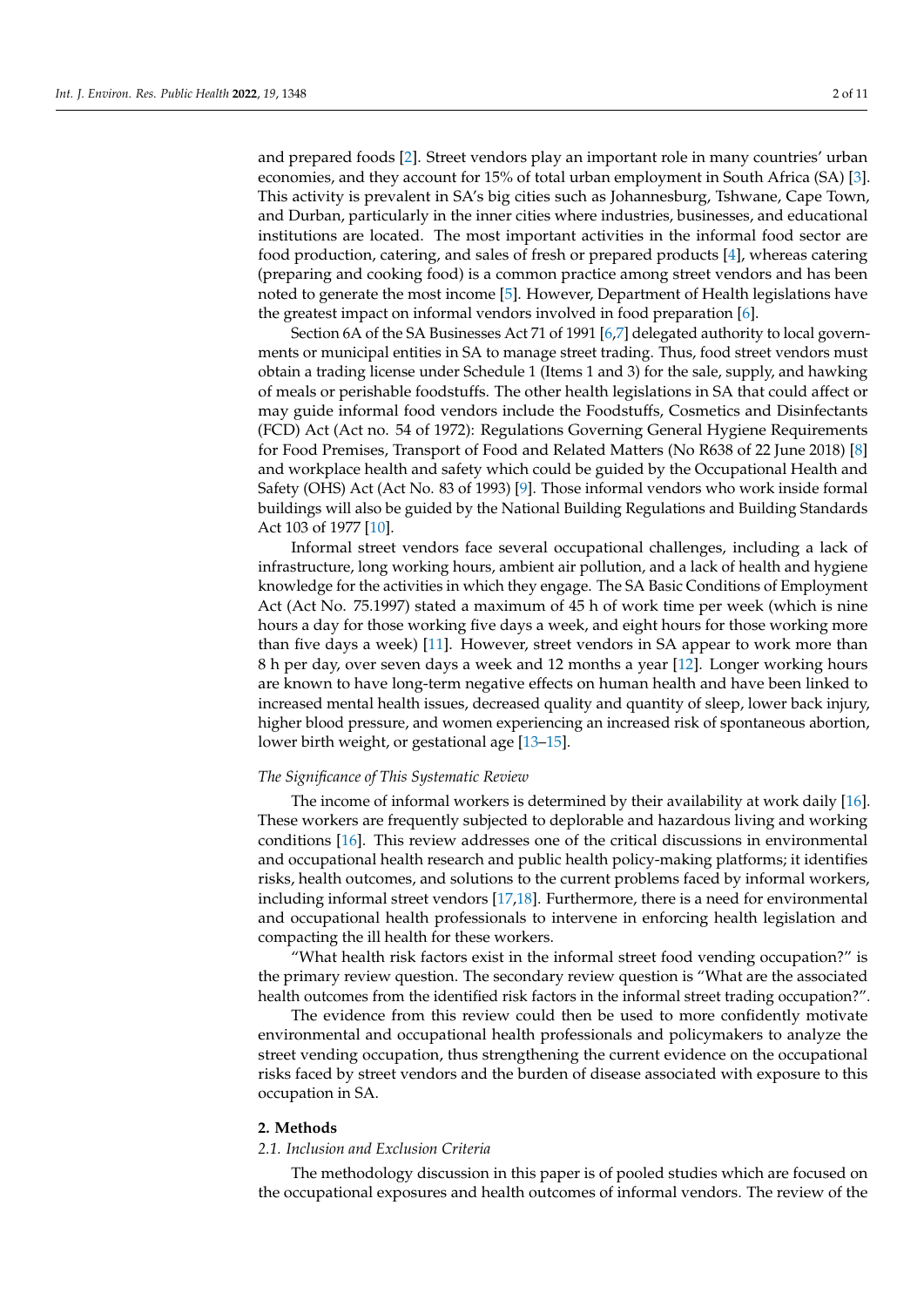literature was carried out by two independent individuals, and the search was conducted between June 2021 and October 2021.

The inclusion criterion was limited to primary studies conducted in SA. We included all studies that provided environmental and occupational exposures or risk factors, as well as health outcomes of informal street vendors. The review was limited to studies published in English with full text between 2012 and 2021 (within 10 years). Any studies that did not investigate the exposures and health outcomes faced by informal street vendors in SA, as well as those published more than ten years ago, were excluded.

## <span id="page-2-0"></span>*2.2. Study Selection Strategy*

Search results were screened following preferred reporting items for systematic reviews and meta-analysis (PRISMA) [\[19\]](#page-8-17). Table [1](#page-3-0) and Figure [1](#page-2-0) show the four stages of the selection process. Google Scholar, Science Direct, and PubMed were among the electronic databases and journals searched. The first stage involved the use of keywords developed based on the review objectives, problem, population, and outcome (Table [1\)](#page-3-0), with term groups used for separate searches and in various combinations. A total of 354 articles were discovered in the first stage (keyword screening), 322 in the second stage (title and abstract), but only 32 were found to be relevant. The third stage was the screening of full text, and only nine met the criteria for this paper's results review (Figure [1\)](#page-2-0).



**Figure 1.** Preferred reporting items for systematic reviews and meta-analyses (PRISMA) flow dia-**Figure 1.** Preferred reporting items for systematic reviews and meta-analyses (PRISMA) flow diagram.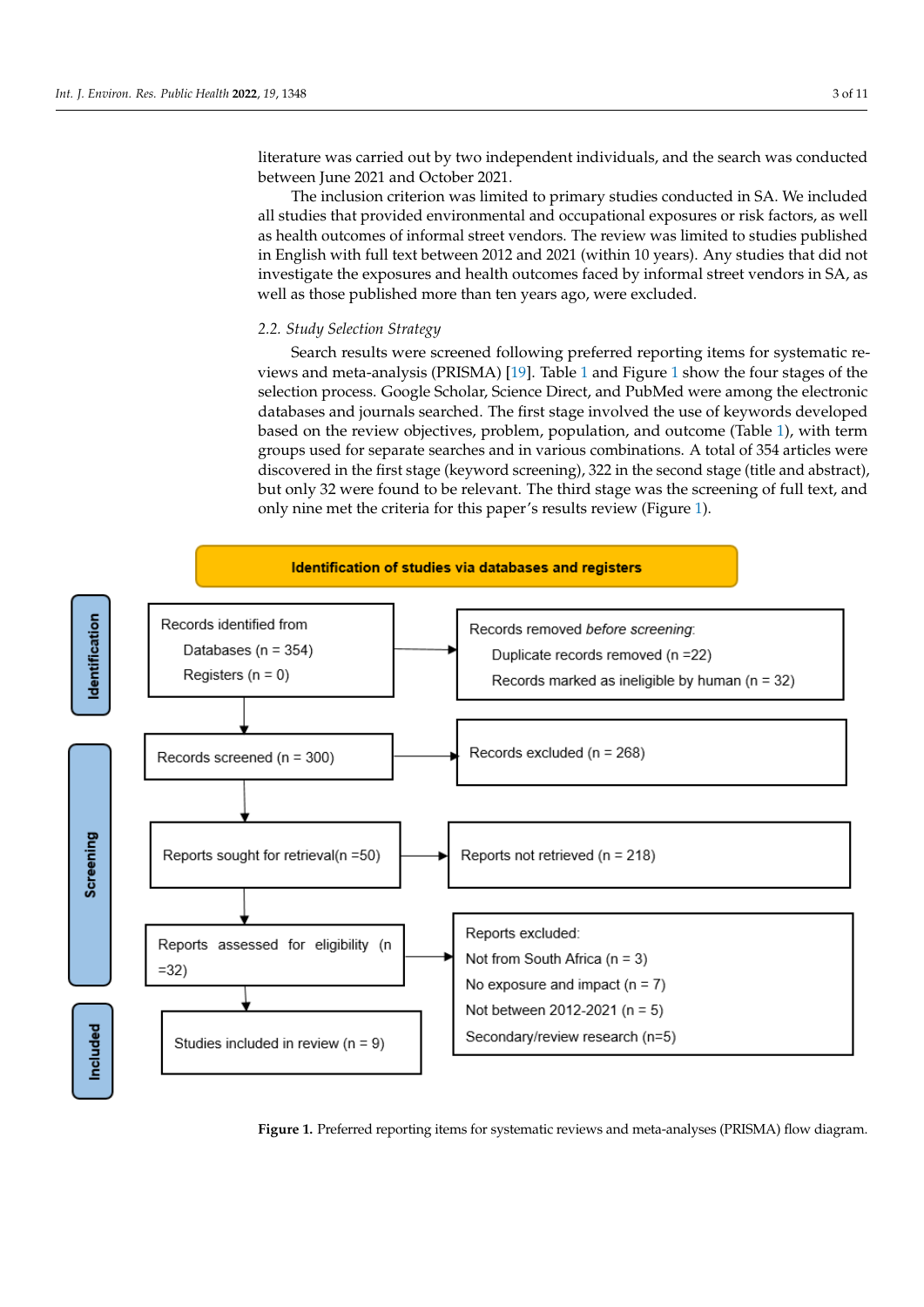Environmental risks; Occupational risks

| Hazards/Risks    |                  | Outcome          | Population       | <b>Combinations of Keywords</b> |
|------------------|------------------|------------------|------------------|---------------------------------|
| Keywords-Group 1 | Keywords—Group 2 | Keywords—Group 3 | Keywords—Group 4 |                                 |

<span id="page-3-0"></span>**Table 1.** Review keyword literature search.

## *2.3. Reviewing Descriptive and Narrative Analysis*

Health outcomes; effects on health

The authors set out to find studies that had identified and measured workplace risk factors or exposures and simultaneously measured health outcomes. However, only a few studies were identified related to the review, and only two out of the nine measured both exposure and outcome. Therefore, the authors opted to use descriptive analysis to highlight the summary of the dataset across all studies. A full meta-analysis of the selected studies' results was also not possible due to the small number of studies found in SA, and differences in the studies' data collection and results discussion methods.

Informal OR street food traders or vendors OR street food vending in South Africa

# **3. Results**

Infrastructure; general hygiene

> This section reveals the reviewed results from the selected studies, as well as their interpretation and conclusions. Four of the nine studies were master's theses that had not been peer-reviewed. Furthermore, data collection was hampered by a few of studies that included vendors who did not sell food.

# *3.1. Study Design*

The results reflect that 89% (*n* = 8) of the studies were conducted following a quantitative, cross-sectional research approach and only  $11\%$  ( $n = 1$ ) studies used a qualitative research approach. In this review, only study 8 and 9 (Table [2\)](#page-4-0) measured both the exposure and health outcomes. None of the studies chosen accounted for workers' work duration, which is an important factor in determining health risks.

Merge keywords from Group 1, 2, and 3 with keywords from group 4 until all combinations are exhausted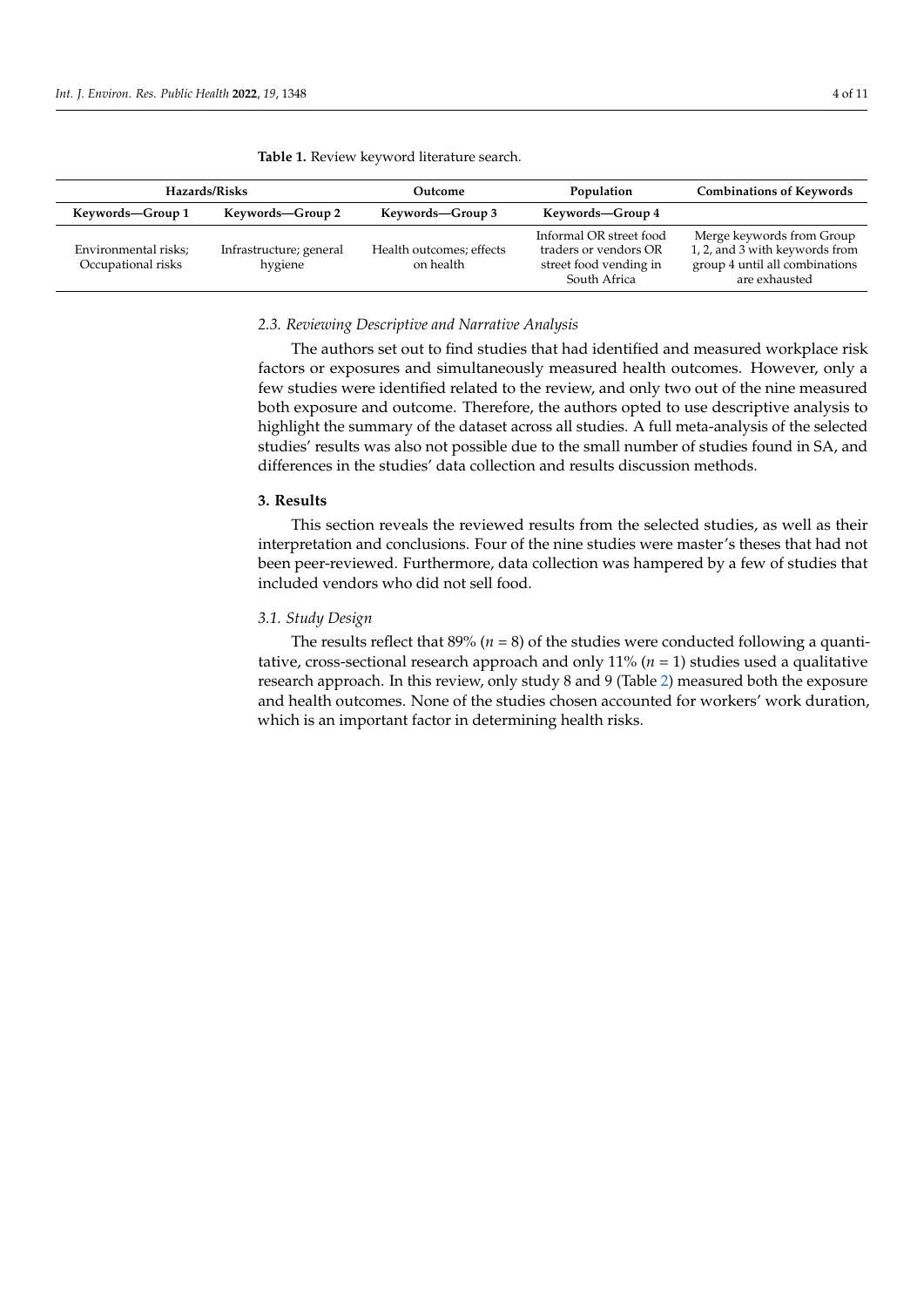<span id="page-4-0"></span>

|    | Author(s)<br>(Year)                                                  | Population/Location          | <b>Study Design</b>                 | Sample SIZE        | Hazard/Exposure                                                                                                                                         | <b>Health Outcome</b>                                                                                                                                                                  |
|----|----------------------------------------------------------------------|------------------------------|-------------------------------------|--------------------|---------------------------------------------------------------------------------------------------------------------------------------------------------|----------------------------------------------------------------------------------------------------------------------------------------------------------------------------------------|
| 1. | Rohith (2021) [20]                                                   | Western Cape, South Africa   | Quantitative cross-sectional        | 25 street vendors  | Lack of general hygiene; Lack of<br>infrastructure (ablution, waste disposal and<br>water facilities); Not adhering to Personal<br>Protective Equipment | Not collected                                                                                                                                                                          |
| 2. | Nkosi (2020) [21]                                                    | Kwa-Zulu Natal, South Africa | Quantitative cross-sectional        | 400 street vendors | Lack of general hygiene; Lack of<br>infrastructure (ablution, waste disposal and<br>water facilities); Not adhering to Personal<br>Protective Equipment | Not collected                                                                                                                                                                          |
| 3. | Khuluse (2020) [22]                                                  | Kwa-Zulu Natal, South Africa | Quantitative cross-sectional        | 54 street vendors  | Lack of general hygiene; Lack of<br>infrastructure (ablution, waste disposal and<br>water facilities); Not adhering to Personal<br>Protective Equipment | Not collected                                                                                                                                                                          |
|    | Tleane (2020) [23]                                                   | Limpopo, South Africa        | Quantitative cross-sectional        | 20 street vendors  | Lack of general hygiene; Lack of<br>infrastructure (ablution, waste disposal and<br>water facilities); Not adhering to Personal<br>Protective Equipment | Not collected                                                                                                                                                                          |
| 5. | <b>Mukwevho (2018)</b> [24]                                          | Limpopo, South Africa        | Quantitative cross-sectional        | 155 street vendors | Lack of general hygiene; Lack of<br>infrastructure (ablution, waste disposal and<br>water facilities); Not adhering to Personal<br>Protective Equipment | Not collected                                                                                                                                                                          |
| 6. | Mjoka et al. (2017) [25]                                             | Kwa-Zulu Natal, South Africa | Oualitative                         | 19 street vendors  | Lack of general hygiene; Lack of<br>infrastructure (ablution, waste disposal and<br>water facilities); Not adhering to Personal<br>Protective Equipment | Not collected                                                                                                                                                                          |
| 7. | Oladipo-Adekeye, Tabit<br>$(2021)$ [26]                              | Gauteng, South Africa        | Quantitative cross-sectional        | 315 street vendors | Lack of general hygiene; Lack of<br>infrastructure (ablution, waste disposal and<br>water facilities); Not adhering to Personal<br>Protective Equipment | Not collected                                                                                                                                                                          |
| 8. | Dalvie et al., (2015) [27]                                           | Western Cape, South Africa   | <b>Ouantitative cross-sectional</b> | 40 street vendors  | Clinical assessment, wood assessment                                                                                                                    | Ambient pollutant (operating<br>braai-stand/using wood with<br>chromated copper arsenate)                                                                                              |
| 9. | Hariparsad, S. 2016 [5];<br>Hariparsad, S., Naidoo<br>2019 [28] $^1$ | Kwa-Zulu Natal, South Africa | Cross-sectional                     | 305 female vendors | questionnaires, clinical assessments, and<br>lung function tests                                                                                        | Respiratory (risk of developing chronic<br>bronchitis, decreased lung capacity);<br>Reproductive (risk of having a<br>low-birth-weight infant, 3 times more<br>likely to be infertile) |

**Table 2.** Environmental and occupational exposures of informal street vendors and their associated health outcomes.

<sup>1</sup> Study no. 9 has two published articles with the same sample size group.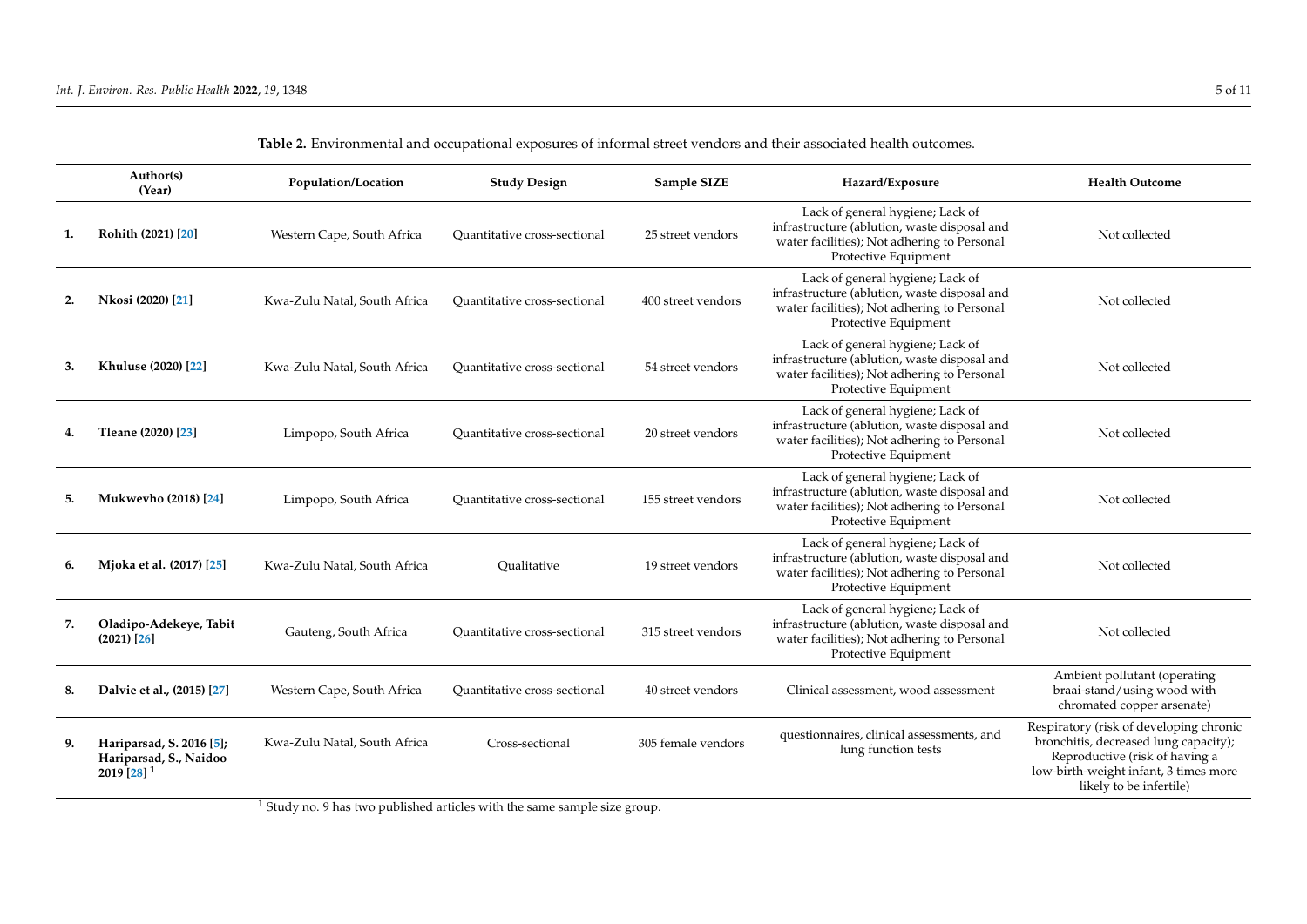#### *3.2. Demographic Information of the Studies*

The nine selected studies (Table [2\)](#page-4-0) were published between 2012 and 2021, with seven focusing on general hygiene in accordance with Regulation R638 of 22 June 2018 [\[20](#page-9-9)[–26](#page-9-10)[,28\]](#page-9-11), and two focusing on exposure and health outcomes among street vendors [\[5](#page-8-4)[,27,](#page-9-12)[29\]](#page-9-13). SA has nine provinces in total, but no relevant studies from the Northern Cape, Eastern Cape, Northwest, Free State, or Mpumalanga were found. The majority of the selected studies (44%; *n* = 4) were conducted in KwaZulu Natal (KZN), followed by the Western Cape (WC)  $(22\%)$ ; *n* = 2) and Limpopo province (LP)  $(22\%)$ ; *n* = 2), with Gauteng province (GP) having the fewest  $(11\%; n = 1)$ .

The health risks faced by street vendors are influenced not only by their working environment, but also by socioeconomic statuses such as gender. According to the International Labour Organization (ILO), out of the 2 billion workers in informal employment, men (63.0%) outnumber women (58.1%) globally [\[1\]](#page-8-0). Females made up 666 (65%) of the total sample size of 1028 street vendors from the combined nine studies (Table [2\)](#page-4-0), compared to male (*n* = 362; 35%) street vendors. However, as stated in Table [2,](#page-4-0) Study 9's sample was limited to female street vendors only. When compared to ILO gender statistics, the gender results of this review show that there are more females than males. Moreover, due to street trading being one of the sectors entered due to unemployment, the 2nd Quarterly Labour Force Survey conducted in 2021 revealed that the unemployment rate among male workers in SA was lower (32, 4%) than that of females (36, 8%) [\[3\]](#page-8-2), which may support this review's results of females getting into informal work. Furthermore, the gender results of the review are supported further by how street trading is observed or to be associated with flexibility for women as opposed to men [\[13,](#page-8-12)[30\]](#page-9-14).

#### *3.3. Environmental and Occupational Hazards Faced by Street Vendors*

The environment makes a major contribution to public survival in terms of health, and this includes places of work. There are two types of informal vendors, each with their own set of challenges. Street or outdoor workplaces with no formal building structure, such as tents, boxes, or mobile food trailers, are common for informal vendors. These vendors operate in public spaces (for example, a storefront, sidewalks or pavements, public outdoor markets) near downtown streets, markets, or parks [\[31\]](#page-9-15). However, some informal vendors occupy markets in discreet locations in an enclosed permanent brick structure. These vendors may operate in semi-public spaces, such as inside market buildings and public transportation stations [\[31\]](#page-9-15), such as train stations, taxi ranks, and so on. According to this review's findings (8 out of 9 studies), most street vendors occupy non-permanent shelters on the roadside. The majority of the studies' samples (8 out of 9) had food trading vendors, with the majority of them participating in the cooking activities. Then the lowest number of street vendors were those who offer non-food services or goods. Most vendors used fire to cook, with only a few using electrical or gas stoves, according to the studies that included the method of cooking in their results (7 out of 9).

Other difficulties encountered by street vendors, as noted by Studies 1 to 7 (Table [2\)](#page-4-0), included a lack of access to services such as water, ablutions, and waste disposal facilities, as well as the use of communal water points as opposed to those found with water within their stalls. Furthermore the littering caused by street vendors. According to Table [2,](#page-4-0) all the general hygiene and food vendor-related studies (Studies 1 to 7) revealed that many street vendors are untrained or uninformed about food and personal hygiene and safety, such as hand washing, which is an important key factor for food handlers. Additionally, many vendors were discovered to be without their protective clothing.

## *3.4. Occupational Health Outcomes amongst Street Vendors*

Only Studies 8 and 9 (Table [2\)](#page-4-0) of the nine chosen studies reflected both exposure and health outcomes, and these two studies were only concerned with illnesses caused by ambient air pollution. The results of a respiratory health impact review (from Study 9) revealed that street vendors exposed to ambient air pollution had a higher risk of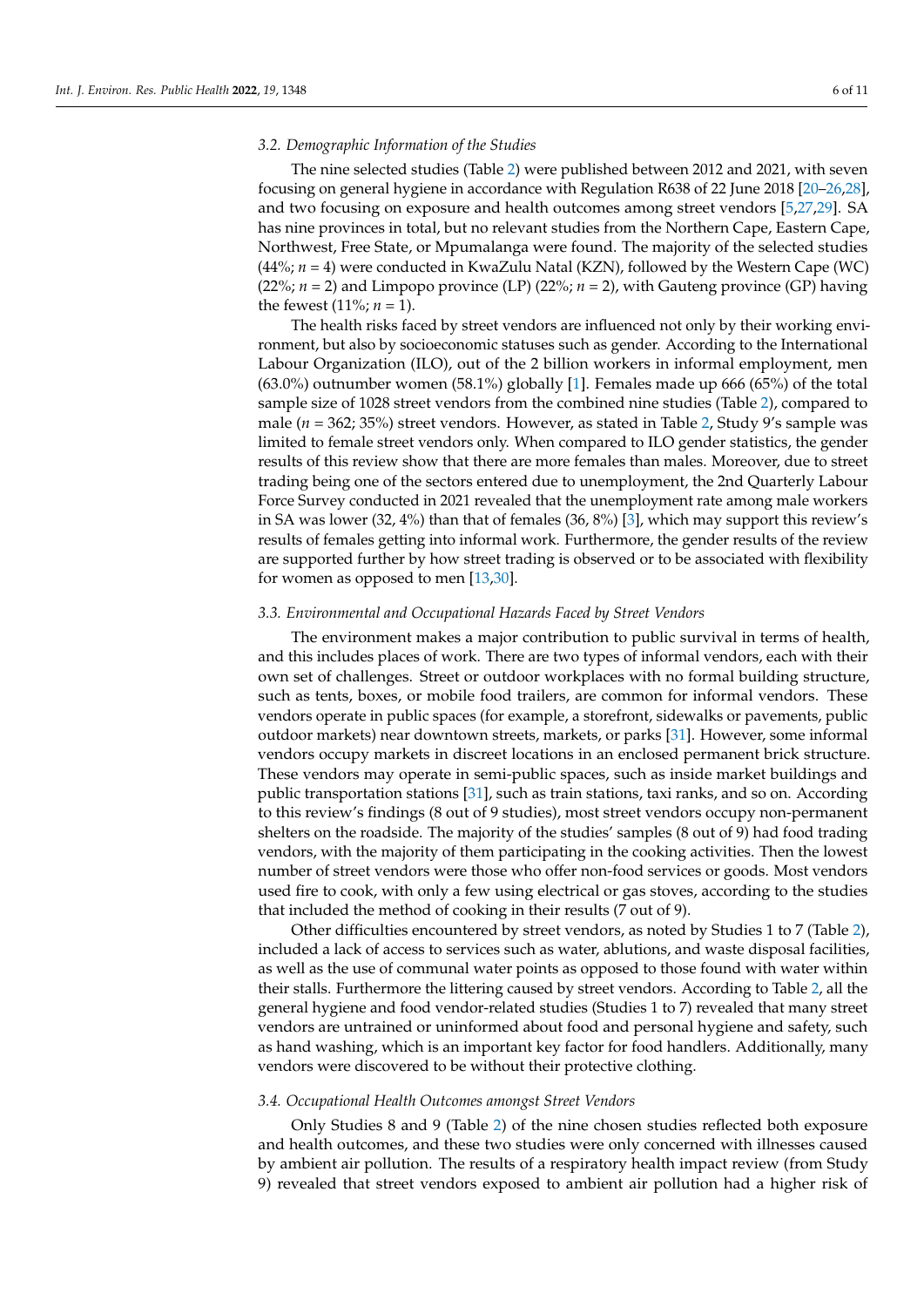developing chronic bronchitis and had lower lung capacity than non-exposed street vendors (Table [2\)](#page-4-0). According to Study 8 (Table [2\)](#page-4-0), the amount of time spent near wood, as well as the amount of wood used for cooking, had a weak positive association with urinary levels of arsenic (As), chromium (Cr), and copper (Cu) among street vendors.

## **4. Discussion**

The few published studies in SA in recent years have demonstrated the associations between various occupational risk factors and health outcomes among street vendors. This review's findings on the type of street vending stalls support the current international literature, which highlights various infrastructural challenges faced by informal vendors, such as a lack of proper stall shelter and equipment, limited access to electricity, and a lack of access to water, sanitation, and ablution facilities, as well as improper waste management [\[14](#page-8-19)[,15\]](#page-8-13). Furthermore, there is a risk associated with outdoor work environments. Informal vendors working in open public spaces, particularly those in informal structures with limited coverage or stalls or workplaces that are not properly weather-proofed, are more vulnerable to environmental hazards than those working in enclosed vendor stalls [\[7,](#page-8-6)[20](#page-9-9)[,32\]](#page-9-16).

The review results revealed a higher proportion of cooking vendors. Most cooking and food preparation vendors prefer to use less expensive, more accessible fuel sources, such as biomass fuels [\[20,](#page-9-9)[33\]](#page-9-17). In SA, there has been an increase in the use of Mbuwula, or "a brazier" by street vendors, which burns coal, wood, and kerosene. While Charcoal, biomass, and kerosene fuels are classified as high-pollution fuels, and electricity and liquid petroleum gas are classified as low pollution fuels [\[33\]](#page-9-17). The use of biomass fuel as a heating source may pose a health risk to this group of workers.

More risk factors identified by this review were the lack of waste bins and street vendors including food vendors' food preparation and serving activities, which results in littering. Another issue is that food vendors discharge wastewater onto the pavements. These vendors' actions littering is a violation of the various SA municipalities' public health and street trading by-laws. These laws stipulate requirements such as keeping your trading area clean and ensuring that no wastewater, smoke, fumes, etc., from trading activities pollute the environment or cause harm to the public. Personal behavior is critical in lowering the risks associated with human health.

The lack of Personal Protective Equipment, the impossibility of implementing physical distancing due to a lack of space, as well as inadequate access to water and sanitation, all have an impact on the informal vendors' ability to follow COVID-19 prevention guidelines [\[7](#page-8-6)[,23](#page-9-18)[,24\]](#page-9-19). The same effect was observed in Ghana, where street vendors reported a lack of hand sanitizers and water in markets [\[7](#page-8-6)[,23](#page-9-18)[,24\]](#page-9-19). Furthermore, contaminated hands increase the risk of respiratory infections such as influenza, colds, and COVID-19 [\[34,](#page-9-20)[35\]](#page-9-21). Because most street vendors rely on communal water facilities, they are vulnerable to general hygiene-related illnesses due to a lack of hand-hygiene practices and general stall cleanliness. Contaminated food and water caused diarrheal diseases which have been estimated to result in 1.8 million deaths per year, hence a need for proper food preparation and preparation of food in hygienic places to prevent most foodborne diseases [\[25\]](#page-9-22). It is estimated that hand washing with soap and water could reduce diarrheal-disease-associated deaths by up to 50%, and reduce the risk of respiratory infections by 16% [\[34](#page-9-20)[,35\]](#page-9-21).

Ambient air pollution has been linked to upper and lower respiratory health symptoms and diseases among informal street vendors, as well as an increased risk to reproductive health. Because some women choose to continue working in the street trading environment while pregnant, it has been observed that this has an impact on the health of their unborn children.

The findings of this review are similar to those of a study conducted in Accra, Ghana, which found that street vendors' exposure to  $PM_{2.5}$  escalates the incidence of respiratory and cardiovascular symptoms [\[36\]](#page-9-23). Furthermore exposure to high-pollution fuels was associated with low infant birth weights in female street vendors [\[33,](#page-9-17)[36,](#page-9-23)[37\]](#page-9-24); additionally, increased likelihood of coughing, postnasal drip, sneezing, rapid or irregular heart beat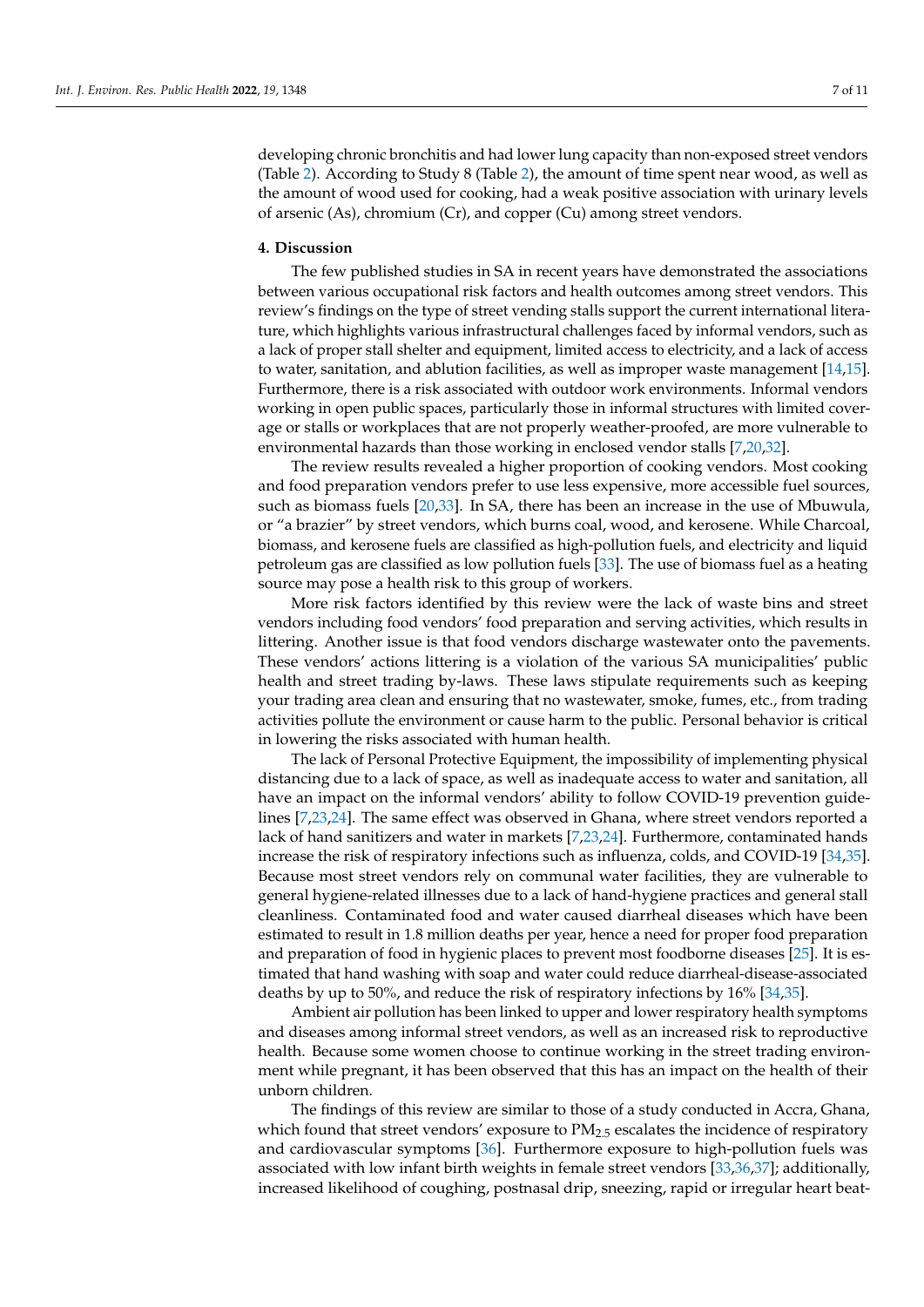ing, sharp chest pains, fainting spells, headaches, and dizziness were linked to increase  $PM<sub>2.5</sub>$  [\[36\]](#page-9-23).

## **5. Limitations**

There is clear scientific evidence from numerous authors worldwide who have investigated informal vendors and the negative health exposure impacts in their occupational settings [\[37](#page-9-24)[–46\]](#page-9-25); however, several limitations must be considered for the objectives of this review article. There were very few studies in SA to critically review, and the current literature has a limitation in that most studies did not focus on identifying both hazards and resulting effects. The shortfall is that only two studies reviewed in this paper were studies on exposures and health outcomes. The findings of the studies were difficult to meta-analyze due to the heterogeneity in how data were collected from street vendors. Hence, the researchers instead opted for descriptive analysis.

# **6. Conclusions**

The studies on environmental and occupational health hazards and outcomes in SA provide some evidence on the health impact faced in street vending activity. During the COVID-19 pandemic, we deepened our understanding of the importance of informal food vendors in food systems, and the reason many street vendors continued to work, putting their health at risk [\[2](#page-8-1)[,47](#page-10-0)[–49\]](#page-10-1). Informal food vendors are an important part of the food system that must be addressed by all health and safety enforcement agencies. The identified risk factors from this review revealed a lack of compliance with SA health legislation. According to the health outcomes, exposure to air pollution increases the risk of respiratory health problems, urinary infections, and reproductive health problems. Furthermore, a lack of hygiene knowledge or practices such hand washing may increase the risk of respiratory infections such as influenza, COVID-19, and gastrointestinal infections.

An increase in informality in all its forms is a major challenge for long-term development. Informality is detrimental to workers' rights, including fundamental principles and rights at work, as well as social protection [\[1\]](#page-8-0). The current state of government involvement in street vendors includes economic development, street by-law departments that focus on vendor location and operation, and environmental health departments that focus on food safety and environmental nuisances. Various non-governmental organizations have had some success in publishing the working conditions of street vendors in SA. Street vendors reported difficulties due to limited access to municipal services such as water availability and accessibility, as well as waste management. Due to a lack of access to water, proper food preparation equipment, and wash-up facilities; informal street vendors face difficulties complying with various local governments' regulations, such as street trading by-laws and regulations R638 of 22 June 2018, which focus on public health and ensuring food safety, as well as food premises' structural compliance. The lack of legislation or policy support and implementation has had some negative impact on the protection of street vendors' health in their occupation.

In conclusion, this review revealed that occupational exposures and health effects of street vendors are under-researched in SA. This literature review is of significant in SA where informal trading is one of the main pillars of the economy, and the environmental and occupational health hazards may increase the morbidity of ill health among these workers. The government and non-governmental organizations should address environmental and occupational health risks, thereby committing to achieving decent work, good health, and wellbeing for all. Furthermore, current health and safety policies and implementation strategies must be re-evaluated.

**Author Contributions:** Conceptualization, M.M.S. and V.N.; methodology, M.M.S.; data curation, M.M.S.; writing—original draft preparation, M.M.S.; writing—review and editing, M.M.S. and V.N.; All authors have read and agreed to the published version of the manuscript.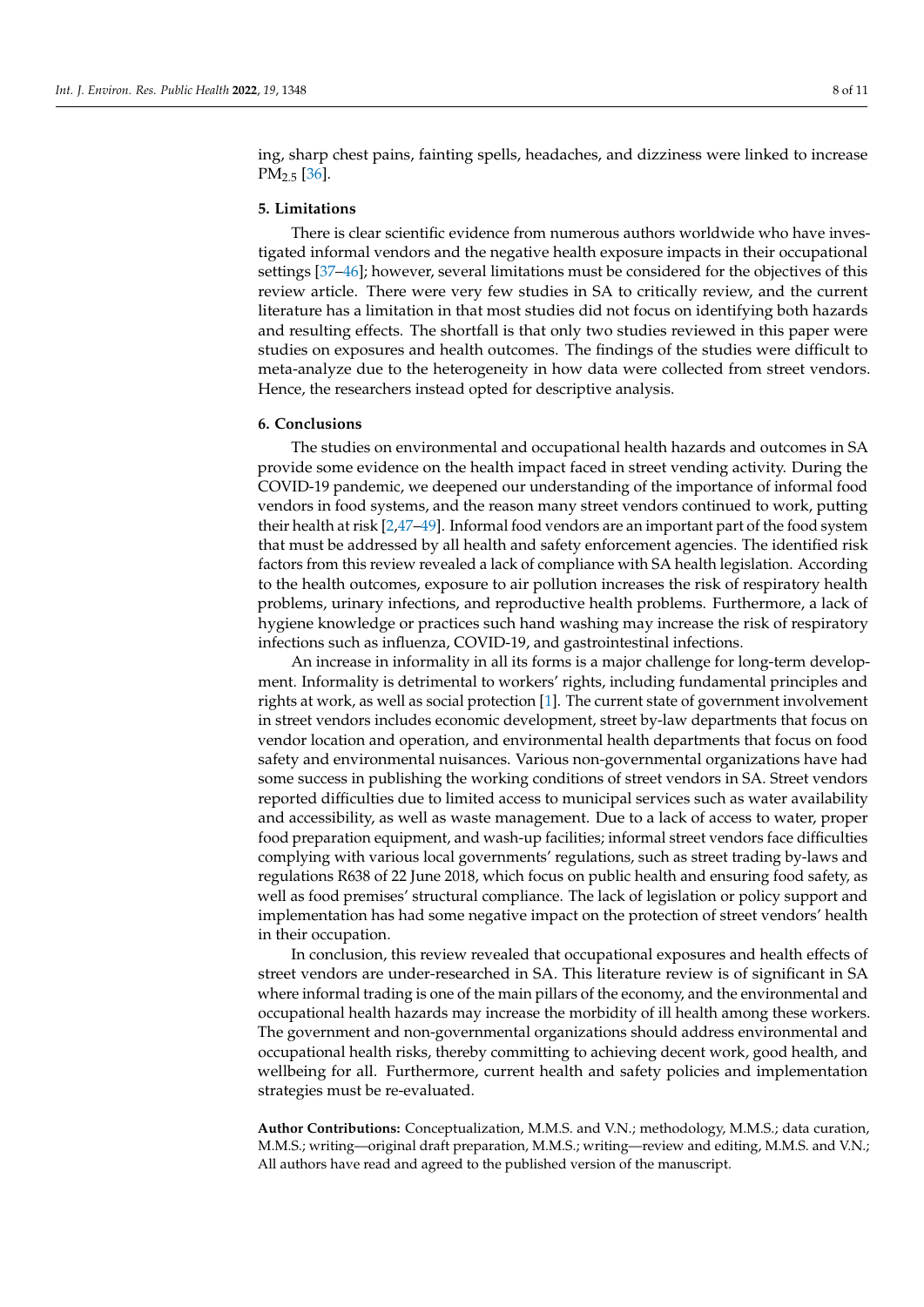**Funding:** This research received no specific grant from any funding agency in the public, commercial or not-for-profit sectors. The first author received a supervisor-linked bursary from the University of Johannesburg (UJ) Faculty of Health and the UJ 2021 Global Excellence Stature, Fourth In-dustrial Revolution (GES 4.0) Scholarship.

<span id="page-8-18"></span>**Institutional Review Board Statement:** This systematic review is a contribution to the first author's PhD study at the UJ. The proposed study methods complied with the Faculty of the Health Sciences standards at the UJ (HDC-01-68-2021) and it was registered on the National Health Research Database (NHRD) (NHRD ref. no: GP\_202102\_036). It was also approved by the Health District Research Committee (DRC) (DRC ref.: 2021-02-013) and UJ Faculty of Health Sciences Research Ethics Committee (REC) at the University of Johannesburg granted an ethical clearance (REC-01-141-2017).

**Data Availability Statement:** All data in this study were provided in the main manuscript.

**Acknowledgments:** The authors would like to acknowledge the University of Johannesburg's research committees, namely the Environmental Health Departmental research committee, and the Faculty of Health Sciences research committee and ethics committee, for their comments and reviews during the drafting of the PhD proposal development.

**Conflicts of Interest:** The authors declare no conflict of interest. The funders had no role in the design of the study; in the collection, analyses, or interpretation of data; in the writing of the manuscript; or in the decision to publish the results.

## **References**

- <span id="page-8-0"></span>1. Women and Men in the Informal Economy: A Statistical Picture. Available online: [https://www.ilo.org/wcmsp5/groups/](https://www.ilo.org/wcmsp5/groups/public/---dgreports/---dcomm/documents/publication/wcms_626831.pdf) [public/---dgreports/---dcomm/documents/publication/wcms\\_626831.pdf](https://www.ilo.org/wcmsp5/groups/public/---dgreports/---dcomm/documents/publication/wcms_626831.pdf) (accessed on 28 August 2021).
- <span id="page-8-1"></span>2. The Impact of COVID-19 on Informal Food Traders in SA. Available online: [http://www.hsrc.ac.za/en/review/hsrc-review](http://www.hsrc.ac.za/en/review/hsrc-review-march-2021/impact-of-covid19-on-informal-food-traders)[march-2021/impact-of-covid19-on-informal-food-traders](http://www.hsrc.ac.za/en/review/hsrc-review-march-2021/impact-of-covid19-on-informal-food-traders) (accessed on 28 August 2021).
- <span id="page-8-2"></span>3. Roever, S.; Skinner, C. Street vendors and cities. *Environ. Urban.* **2016**, *28*, 359–374. [\[CrossRef\]](http://doi.org/10.1177/0956247816653898)
- <span id="page-8-3"></span>4. The Informal Food Sector: Municipal Support Policies for Operators. Available online: <http://www.fao.org/3/y4312e/y4312e.pdf> (accessed on 28 August 2021).
- <span id="page-8-4"></span>5. Hariparsad, S.; Naidoo, R.N. The effects of occupational pollutants on the reproductive health of female informal street traders in Warwick junction, Durban, South Africa—A cross-sectional study. *BMC Womens Health* **2019**, *19*, 163. [\[CrossRef\]](http://doi.org/10.1186/s12905-019-0854-7) [\[PubMed\]](http://www.ncbi.nlm.nih.gov/pubmed/31852486)
- <span id="page-8-5"></span>6. Street Vendors Manual. Available online: <www.wigo.org> (accessed on 28 August 2021).
- <span id="page-8-6"></span>7. Street Vendors' Laws and Legal Issues in South Africa. Available online: [https://www.wiego.org/sites/default/files/resources/](https://www.wiego.org/sites/default/files/resources/files/Street-Vendors-Laws-and-Legal-Issues-S-Africa.pdf) [files/Street-Vendors-Laws-and-Legal-Issues-S-Africa.pdf](https://www.wiego.org/sites/default/files/resources/files/Street-Vendors-Laws-and-Legal-Issues-S-Africa.pdf) (accessed on 28 August 2021).
- <span id="page-8-7"></span>8. South African Foodstuffs, Cosmetics and Disinfectants Act (No. 54 of 1972): Regulations: General Hygiene Requirements for Food Premises, Transport of Food and Related Matters. Available online: [https://www.gov.za/documents/foodstuffs-cosmetics](https://www.gov.za/documents/foodstuffs-cosmetics-and-disinfectants-act-regulations-general-hygiene-requirements-food-0)[and-disinfectants-act-regulations-general-hygiene-requirements-food-0](https://www.gov.za/documents/foodstuffs-cosmetics-and-disinfectants-act-regulations-general-hygiene-requirements-food-0) (accessed on 28 August 2021).
- <span id="page-8-8"></span>9. South African Occupational Health and Safety Act (No. 85 of 1993). Available online: [https://www.gov.za/sites/default/files/](https://www.gov.za/sites/default/files/gcis_document/201409/act85of1993.pdf) [gcis\\_document/201409/act85of1993.pdf](https://www.gov.za/sites/default/files/gcis_document/201409/act85of1993.pdf) (accessed on 28 August 2021).
- <span id="page-8-9"></span>10. South African National Building Regulations and Building Standards Act (No. 103 of 1977). Available online: [https://www.gov.](https://www.gov.za/documents/national-building-regulations-and-building-standards-act-16-apr-2015-1302) [za/documents/national-building-regulations-and-building-standards-act-16-apr-2015-1302](https://www.gov.za/documents/national-building-regulations-and-building-standards-act-16-apr-2015-1302) (accessed on 28 August 2021).
- <span id="page-8-10"></span>11. South African Basic Conditions of Employment Act (No. 75 of 1997). Available online: [https://www.gov.za/sites/default/files/](https://www.gov.za/sites/default/files/gcis_document/201409/a75-97.pdf) [gcis\\_document/201409/a75-97.pdf](https://www.gov.za/sites/default/files/gcis_document/201409/a75-97.pdf) (accessed on 28 August 2021).
- <span id="page-8-11"></span>12. Women Street Traders in Urban South Africa: A Synthesis of Selected Research Findings. Available online: [http://www.wiego.](http://www.wiego.org/sites/default/files/publications/files/Lund-women-street-traders.pdf) [org/sites/default/files/publications/files/Lund-women-street-traders.pdf](http://www.wiego.org/sites/default/files/publications/files/Lund-women-street-traders.pdf) (accessed on 28 August 2021).
- <span id="page-8-12"></span>13. Street Vendors. Available online: <https://www.wiego.org/informal-economy/occupational-groups/street-vendors> (accessed on 28 August 2021).
- <span id="page-8-19"></span>14. Wong, K.; Chan, A.H.S.; Ngan, S.C. The Effect of Long Working Hours and Overtime on Occupational Health: A Meta-Analysis of Evidence from 1998 to 2018. *Int. J. Environ. Res. Public Health* **2019**, *16*, 2102. [\[CrossRef\]](http://doi.org/10.3390/ijerph16122102) [\[PubMed\]](http://www.ncbi.nlm.nih.gov/pubmed/31200573)
- <span id="page-8-13"></span>15. 5 Negative Effects of High Overtime Levels. Available online: [https://www.circadian.com/blog/item/22-5-negative-effects-of](https://www.circadian.com/blog/item/22-5-negative-effects-of-high-overtime-levels.html)[high-overtime-levels.html](https://www.circadian.com/blog/item/22-5-negative-effects-of-high-overtime-levels.html) (accessed on 28 August 2021).
- <span id="page-8-14"></span>16. WEIGO. Workers' Health. Available online: <https://www.wiego.org/workers-health> (accessed on 11 November 2021).
- <span id="page-8-15"></span>17. Definitions of Environmental Health. Available online: <https://www.neha.org/about-neha/definitions-environmental-health> (accessed on 28 August 2021).
- <span id="page-8-16"></span>18. Occupational Health: A Manual for Primary Health Care Workers. Available online: [https://www.who.int/occupational\\_health/](https://www.who.int/occupational_health/regions/en/oehemhealthcareworkers.pdf) [regions/en/oehemhealthcareworkers.pdf](https://www.who.int/occupational_health/regions/en/oehemhealthcareworkers.pdf) (accessed on 28 August 2021).
- <span id="page-8-17"></span>19. Page, M.J.; McKenzie, J.E.; Bossuyt, P.M.; Boutron, I.; Hoffmann, T.C.; Mulrow, C.D.; Shamseer, L.; Tetzlaff, J.M.; Akl, E.A.; Brennan, S.E.; et al. The PRISMA 2020 statement: An updated guideline for reporting systematic reviews. *BMJ* **2021**, *37*, 1–11. [\[CrossRef\]](http://doi.org/10.1136/bmj.n71)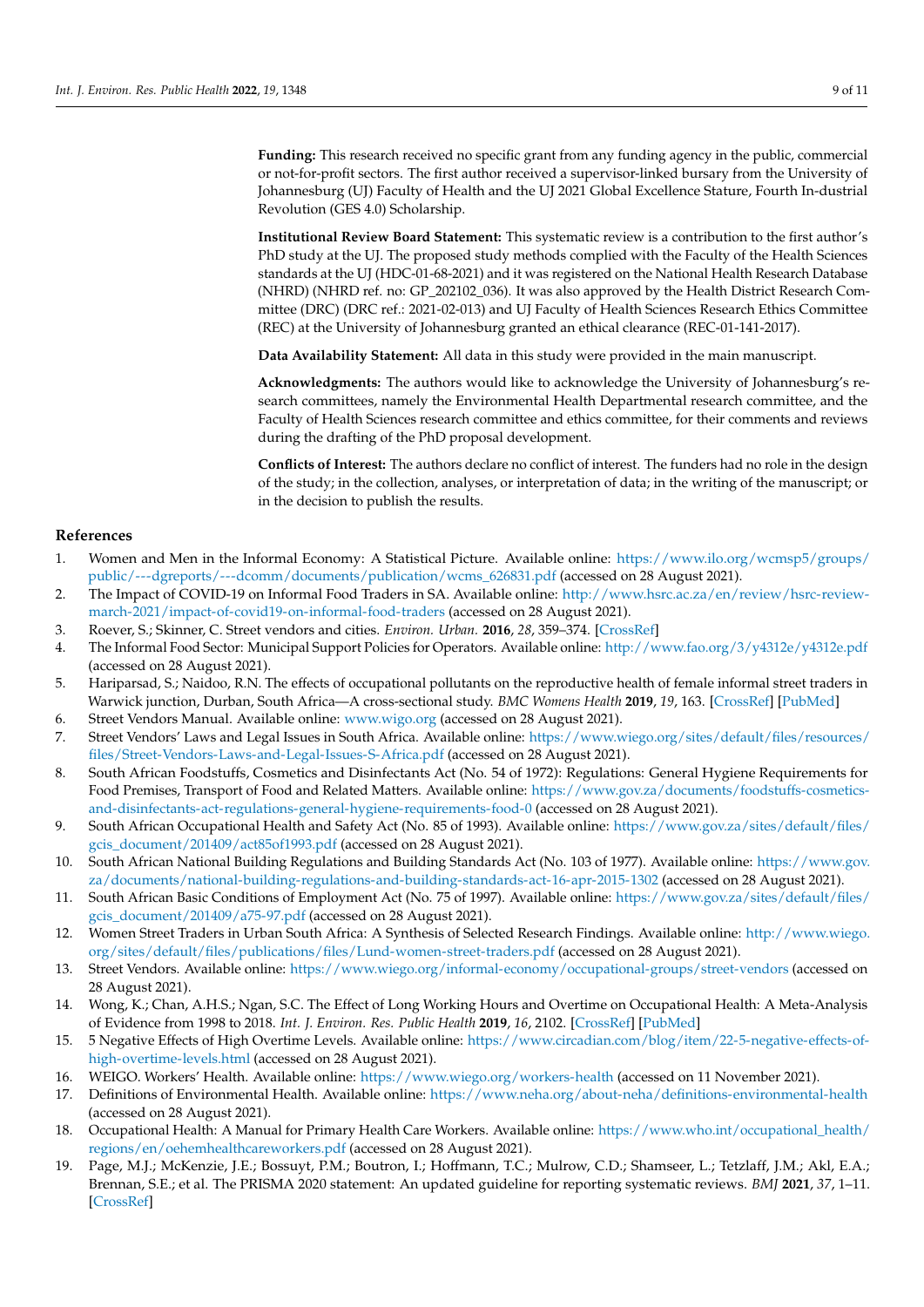- <span id="page-9-9"></span><span id="page-9-8"></span><span id="page-9-7"></span><span id="page-9-6"></span><span id="page-9-5"></span><span id="page-9-4"></span><span id="page-9-3"></span><span id="page-9-2"></span><span id="page-9-1"></span><span id="page-9-0"></span>20. Rohith, S. An Investigation into the Hygiene Practices and Food Safety of Street Vendors outside Pension Pay-out Points in Urban Poor Communities in the City of Cape Town. Master's Thesis, Stellenbosch University, Western Cape, South Africa, 2021.
- 21. Nkosi, N.V.; Tabit, F.T. The Food Safety Knowledge of Street Food Vendors and the Sanitary Conditions of Their Street Food Vending Environment, Zululand District, South Africa. Master's Thesis, University of South Africa, Kwa-Zulu-Natal, South Africa, 2020.
- 22. Khuluse, D.S.; Deen, A. Hygiene and Safety Practices of Food Vendors. *Afr. J. Hosp. Tour. Leis.* **2020**, *9*, 597–611. [\[CrossRef\]](http://doi.org/10.46222/ajhtl.19770720-39)
- <span id="page-9-18"></span>23. Tleane, D.M.R. Food Safety and Hygiene Practices of Street Food Vendors at Gate Two Vending Site at the University of Limpopo, Turfloop Campus, South Africa. Master's Thesis, University of Limpopo, Limpopo, South Africa, 2018.
- <span id="page-9-19"></span>24. Mukwevho, M.N. Compliance Level of Street Food Vendors Regarding Food Hygiene and Safety in Thulamela Local Municipality. Master's Thesis, University of Venda, Limpopo, South Africa, 2018.
- <span id="page-9-22"></span>25. Mjoka, J.; Selepe, M. Food hygiene practices and attitudes of the street food vendors at KwaDlangezwa, Northern KwaZulu Natal. *Afr. J. Hosp. Tour. Leis.* **2017**, *6*, 1–12.
- <span id="page-9-10"></span>26. Oladipo-Adekeye, O.T.; Tabit, F.T. The food safety knowledge of street food vendors and the sanitary compliance of their vending facilities, Johannesburg, South Africa. *J. Food Saf.* **2021**, *41*, e12908. [\[CrossRef\]](http://doi.org/10.1111/jfs.12908)
- <span id="page-9-12"></span>27. Dalvie, M.A.; Africa, A.; Naidoo, S. Relationship between firewood usage and urinary Cr, Cu and as in informal areas of Cape Town. *SAMJ* **2014**, *104*, 61–64. [\[CrossRef\]](http://doi.org/10.7196/samj.6451)
- <span id="page-9-11"></span>28. Hariparsad, S.; Naidoo, R.N. O21-6 The effects of occupational pollutants on the respiratory health of female informal street traders in Warwick junction, South Africa. *Occup. Environ. Med.* **2016**, *73*, 240–248. [\[CrossRef\]](http://doi.org/10.1136/oemed-2016-103951.111)
- <span id="page-9-13"></span>29. South African Labor Market Is More Favorable to Men Than Women. Available online: <http://www.statssa.gov.za/?p=14606> (accessed on 28 August 2021).
- <span id="page-9-14"></span>30. Sassen, S.; Galvaan, R. Duncan, Women's experiences of informal street trading and well-being in Cape Town, South Africa. *S. Afr. J. Occup. Ther.* **2018**, *48*, 28–33. [\[CrossRef\]](http://doi.org/10.17159/2310-3833/2017/vol48n1a6)
- <span id="page-9-15"></span>31. Ko, T.K.; Dickson-Gomez, J.; Yasmeen, G.; Han, W.W.; Quinn, K.; Beyer, K.; Glasman, L. Informal workplaces and their comparative effects on the health of street vendors and home-based garment workers in Yangon, Myanmar: A qualitative study. *BMC Public Health* **2020**, *20*, 524. [\[CrossRef\]](http://doi.org/10.1186/s12889-020-08624-6) [\[PubMed\]](http://www.ncbi.nlm.nih.gov/pubmed/32306950)
- <span id="page-9-16"></span>32. Street Vendors in Durban, South Africa. Available online: [https://www.wiego.org/sites/default/files/publications/files/IEMS-](https://www.wiego.org/sites/default/files/publications/files/IEMS-Durban-Street-Vendors-City-Report-English.pdf)[Durban-Street-Vendors-City-Report-English.pdf](https://www.wiego.org/sites/default/files/publications/files/IEMS-Durban-Street-Vendors-City-Report-English.pdf) (accessed on 28 August 2021).
- <span id="page-9-17"></span>33. Amegah, A.K.; Jaakkola, J.J.; Quansah, R.; Norgbe, G.K.; Dzodzomenyo, M. Cooking fuel choices and garbage burning practices as determinants of birth weight: A cross-sectional study in Accra, Ghana. *Environ. Health* **2012**, *11*, 78. [\[CrossRef\]](http://doi.org/10.1186/1476-069X-11-78)
- <span id="page-9-20"></span>34. Water, Sanitation and Environmental Related Hygiene. Available online: [https://www.cdc.gov/healthywater/hygiene/fast\\_](https://www.cdc.gov/healthywater/hygiene/fast_facts.html) [facts.html](https://www.cdc.gov/healthywater/hygiene/fast_facts.html) (accessed on 29 August 2021).
- <span id="page-9-21"></span>35. Rabie, T.; Curtis, V. Handwashing and risk of respiratory infections: A quantitative systematic review. *Extern. Trop. Med. Int. Health* **2006**, *11*, 258–267. [\[CrossRef\]](http://doi.org/10.1111/j.1365-3156.2006.01568.x) [\[PubMed\]](http://www.ncbi.nlm.nih.gov/pubmed/16553905)
- <span id="page-9-23"></span>36. Amegah, A.K.; Dakuu, G.; Mudu, P.; Jaakkola, J.J.K. Particulate matter pollution at traffic hotspots of Accra, Ghana: Levels, exposure experiences of street traders, and associated respiratory and cardiovascular symptoms. *J. Expo. Sci. Environ. Epidemiol.* **2021**, 1–10. [\[CrossRef\]](http://doi.org/10.1038/s41370-021-00357-x)
- <span id="page-9-24"></span>37. Juntarawijit, C.; Juntarawijit, Y. Cooking smoke and respiratory symptoms of restaurant workers in Thailand. *BMC Pulm. Med.* **2017**, *17*, 41. [\[CrossRef\]](http://doi.org/10.1186/s12890-017-0385-7)
- 38. Kongtip, P.; Thongsuk, W.; Yoosook, W.; Chantanakul, S.; Singhaniyom, S. Health effects of air pollution on street vendors: A comparative study in Bangkok. *J. Toxicol.* **2010**, *23*, 5–14.
- 39. Jones, A.Y.M.; Lam, P.K.W.; Gohel, M.D.I. Respiratory health of road-side vendors in a large industrialized city. *Environ. Sci. Pollut. Res.* **2008**, *15*, 150–154. [\[CrossRef\]](http://doi.org/10.1065/espr2006.12.368) [\[PubMed\]](http://www.ncbi.nlm.nih.gov/pubmed/18380234)
- 40. Amaran, N.A.; Abidin, E.Z.; Rasdi, I. Respiratory Health Symptoms and Lung Function among Road-Side Hawkers in Serdang and Its Association with Traffic-Related Exposures. *Iran. J. Public Health* **2016**, *45*, 77–84.
- 41. De, S.; Kushwah, G.D.S.; Dharwey, D.; Shanmugasundaram, D. Respiratory morbidity of roadside shopkeepers exposed to traffic-related air pollution in Bhopal, India. *J. Health Pollut.* **2019**, *9*, 1–8. [\[CrossRef\]](http://doi.org/10.5696/2156-9614-9.21.190305) [\[PubMed\]](http://www.ncbi.nlm.nih.gov/pubmed/30931165)
- 42. Prabhu, V.; Gupta, S.K.; Madhwal, S.; Shridhar, V. Exposure to atmospheric particulates and associated respirable deposition dose to street vendors at the residential and commercial sites in Dehradun city. *Saf. Health Work* **2019**, *10*, 237–244. [\[CrossRef\]](http://doi.org/10.1016/j.shaw.2019.01.005) [\[PubMed\]](http://www.ncbi.nlm.nih.gov/pubmed/31297288)
- 43. Noomnual, S.; Shendell, D.G. Young adult street vendors and respiratory health outcomes in Bangkok Thailand. *Saf. Health Work* **2017**, *8*, 407–409. [\[CrossRef\]](http://doi.org/10.1016/j.shaw.2017.02.002) [\[PubMed\]](http://www.ncbi.nlm.nih.gov/pubmed/29276642)
- 44. Serya, H.; El Hadidy, S.; El Bestar, S. Respiratory health effects among female street food vendors in Mansoura city, Egypt. *Egypt. J. Occup. Med.* **2019**, *43*, 17–32. [\[CrossRef\]](http://doi.org/10.21608/EJOM.2019.25104)
- 45. Kongtip, P.; Thongsuk, W.; Yoosook, W.; Chantanakul, S. Health effects of metropolitan traffic-related air pollutants on street vendors. *Atmos. Environ.* **2006**, *40*, 7138–7145. [\[CrossRef\]](http://doi.org/10.1016/j.atmosenv.2006.06.025)
- <span id="page-9-25"></span>46. Ruchirawat, M.; Navasumrit, P.; Settachan, D.; Tuntaviroon, J.; Buthbumrung, N.; Sharma, S. Measurement of genotoxic air pollutant exposures in street vendors and school children in and near Bangkok. *Toxicol. Appl. Pharmacol.* **2005**, *206*, 207–214. [\[CrossRef\]](http://doi.org/10.1016/j.taap.2004.11.025) [\[PubMed\]](http://www.ncbi.nlm.nih.gov/pubmed/15967210)